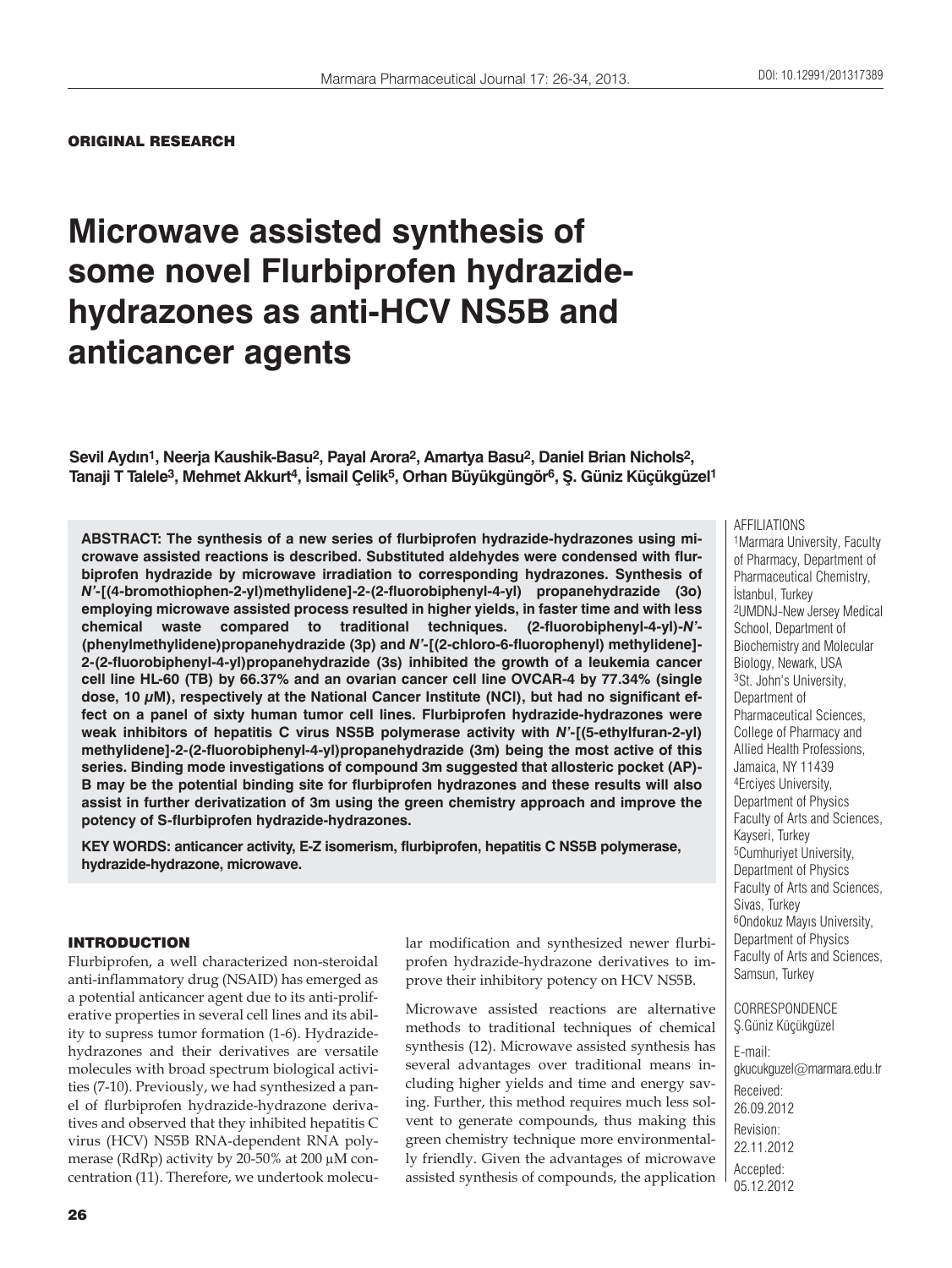of this technology in medicinal chemistry has the potential to rapidly generate chemical libraries for the purpose of screening molecules for drug discovery (13).

In this study, we synthesized a series of flurbiprofen hydrazide-hydrazone derivatives using microwave assisted reactions. We obtained compounds at higher yields, in faster time, and with less chemical waste than when using traditional techniques. The compounds generated were evaluated for both their anti-HCV NS5B polymerase and anticancer activities in 60 human cancer cell lines.

# EXPERIMENTAL

#### *Chemistry*

Flurbiprofen was generously provided by Sanovel Pharmaceuticals (Istanbul, Turkey). Substituted aldehydes were purchased from Fluka and Aldrich. All other chemicals were purchased from Merck. Melting points were taken on Schmelzpunktbestimmer SMP II apparatus and uncorrected. Elemental analyses were performed on VarioMICRO V1.5.7. instrument. UV spectra were recorded on Shimadzu UV-1700 spectrophotometer (1mg/100 mL MeOH). IR spectra were run on Schimadzu FTIR-8400S spectrophotometer. 1H-NMR and 13C-NMR spectra were obtained on a Bruker AVANCE-DPX 400 instrument. EI-Mass spectra were performed using Agilent 1100 LC-MS instrument. All experiments under microwave irradiation were carried out in household microwave oven model MW 570 manufactured by Kenwood Corporation (maximum power output of 900W).

Single crystal X-ray crystallography was carried out with high levels of accuracy. Data collection was carried out with STOE IPDS 2 diffractomer. H atoms were positioned geometrically with  $N-H = 0.86$  Å,  $C-H = 0.93-0.98$  Å and refined using a riding model with  $Uiso(H) = 1.2$  or 1.5Ueq (C, N). Data collection: X-AREA (14). Cell refinement: X-AREA. Data reduction: X-RED32. Program(s) used to solve structure: SIR97 (15). Program(s) used to refine structure: SHELXL97 (16). Molecular graphics: ORTEP-3 (17). Software used to prepare material for publication: WinGX (18).

Preparation of Methyl 2-(2-fluorobiphenyl-4-yl)propanoate (1) and 2-(2-fluorobiphenyl-4-yl)propanehydrazide (2)

Flurbiprofen (0.01 mol) and methanol (30 mL) were refluxed for 3 h in a few drops of concentrated sulfuric acid. After cooling, the mixture was neutralized with 5% aqueous NaHCO<sub>3</sub>, extracted twice with ether, and the organic layer was dried over Na<sub>2</sub>SO<sub>4</sub>. Evaporation of the solvent gave compound 1 as an oily product and was used for the next step without further purification.

Compound 1 (0.01 mol) and hydrazine-hydrate (99%, 4 mL) were refluxed in 20 mL ethanol for 2 h and allowed to cool. The solid precipitate was washed with water, dried and recrystallised twice from ethanol to give compound 2. m.p  $101 \,^{\circ}\mathrm{C}$  (m.p. 96oC in ref. 19).

General procedure for microwave assisted synthesis of 2-(2-fluorobiphenyl-4-yl)-[(nonsubstituted/substituted furyl/phenyl/pyridyl/thienyl)methylidene]propanehydrazides (3a-u)

A solution of 2 (0.0025 mol) in 5 mL ethanol and an appropriate aldehyde (0.0025 mol) were heated under microwave irradiation (270 W) for 3-5 min to yield compounds 3a-u. The reaction medium was allowed to cool at room temperature and the precipitate obtained was filtered, washed with water and dried. The product was then recrystallised twice from ethanol.

#### **Synthesis of** *N***'-[(4-bromothiophen-2-yl)methylidene]-2-(2 fluorobiphenyl-4-yl) propanehydrazide (3o) by conventional method**

2-(2-Fluorobiphenyl-4-yl)propanehydrazide (**2**) (0.0025 mol) was dissolved in boiling absolute ethanol. Equimolar amounts of the 4-bromothiophen 2-carboxaldehyde was added and refluxed for 2 h. The flask content was allowed to cool, and the filtered and dried precipitates were recrystallized from ethanol.

# **2-(2-fluorobiphenyl-4-yl)-***N***'-[(pyridin-4-yl)methylidene] propanehydrazide (3a)**

Yield 84%; m.p 114 °C; UV (MeOH) λ<sub>max</sub> nm: 287, 248, 203; IR (cm-1): 3500 (ethanol –OH str ); 3178 (N-H str of amide), 1683 (C=O str of amide), 1624 (C=N str of hydrazone); 1H-NMR (DMSO-d<sub>6</sub>, 400 MHz) δ (ppm): 1.06 (3H, t, flur. CH<sub>3</sub>), 1.45 (3H, t, ethanol -CH<sub>3</sub>)<sub>,</sub> 3.45 (2H, m, ethanol -CH<sub>2</sub>), 3.80 and 4.77 (1H, qq, flur. CH), 4.35 (1H, q, ethanol -OH), 7.34-7.67 (12H, m, Ar-H), 7.93 and 8.22 (1H, ss, CH=N), 11.66 and 11.74 (1H, ss, NH). Anal. Calcd for  $C_{21}H_{18}FN_3O.C_2H_5OH$ : C, 70.21; H, 6.15; N, 10.68. Found: C, 69.28; H, 5.91; N, 10.76.

#### **2-(2-fluorobiphenyl-4-yl)-***N***'-[(pyridin-3-yl)methylidene] propanehydrazide (3b)**

Yield 99%; m.p 154 °C; UV (MeOH)  $\lambda_{\text{max}}$  nm: 279, 249, 204; IR (cm-1): 3117 (N-H str of amide), 1688 (C=O str of amide), 1622 (C=N str of hydrazone); <sup>1</sup>H-NMR (DMSO-d<sub>6</sub>, 400 MHz)  $\delta$ (ppm): 1.45 (3H, t, flur. CH3), 3.79 and 4.77 (1H, qq, flur. CH), 7.29-8.16 (12H, m, Ar-H), 8.01 and 8.30 (1H, ss, CH=N), 11.56 and 11.77 (1H, ss, NH). Anal. Calcd for  $C_{21}H_{18}FN_3O$ : C, 72.61; H, 5.22; N, 12.10. Found: C, 72.26; H, 5.18; N, 11.85.

# **2-(2-fluorobiphenyl-4-yl)-***N***'-[(pyridin-2-yl)methylidene] propanehydrazide (3c)**

Yield 96%; m.p 180 °C; UV (MeOH) λ<sub>max</sub> nm: 293, 249; IR (cm-1): 3186 (N-H str of amide), 1663 (C=O str of amide), 1647 (C=N str of hydrazone); <sup>1</sup>H-NMR (DMSO-d<sub>6</sub>, 400 MHz) δ (ppm): 1.46 (3H, t, flur. CH<sub>3</sub>), 3.79 and 4.79 (1H, qq, flur. CH), 7.29-8.60 (12H, m, Ar-H), 8.01 and 8.02 (1H, ss, CH=N), 11.61 and 11.82 (1H, ss, NH). Anal. Calcd for  $C_{21}H_{18}FN_3O$ : C, 72.61; H, 5.22; N, 12.10. Found: C, 72.50; H, 5.15; N, 12.07.

# **2-(2-fluorobiphenyl-4-yl)-***N***'-[(thiophen-2-yl)methylidene] propanehydrazide (3d)**

Yield 83%; m.p 193 °C; UV (MeOH) λ<sub>max</sub> nm: 309, 249, 202; IR (cm-1): 3184 (N-H str of amide), 1660 (C=O str of amide), 1639 (C=N str of hydrazone); <sup>1</sup>H-NMR (DMSO-d<sub>6</sub>, 400 MHz)  $\delta$ (ppm): 1.43 (3H, t, flur. CH<sub>3</sub>), 3.74 and 4.60 (1H, qq, flur. CH), 7.09-7.65 (11H, m, Ar-H), 8.12 and 8.43 (1H, ss, CH=N), 11.38 and 11.55 (1H, ss, NH). Anal. Calcd for  $C_{20}H_{17}FN_2OS$ : C, 68.16; H, 4.86; N, 7.95. Found: C, 68.10; H, 4.76; N, 7.95.

# **2-(2-fluorobiphenyl-4-yl)-***N***'-[(3-methylthiophen-2-yl)methylidene]propanehydrazide (3e)**

Yield 88%; m.p 184-185 °C; UV (MeOH)  $\lambda_{\text{max}}$  nm: 312, 277, 248; IR (cm-1): 3198 (N-H str of amide), 1683 (C=O str of amide),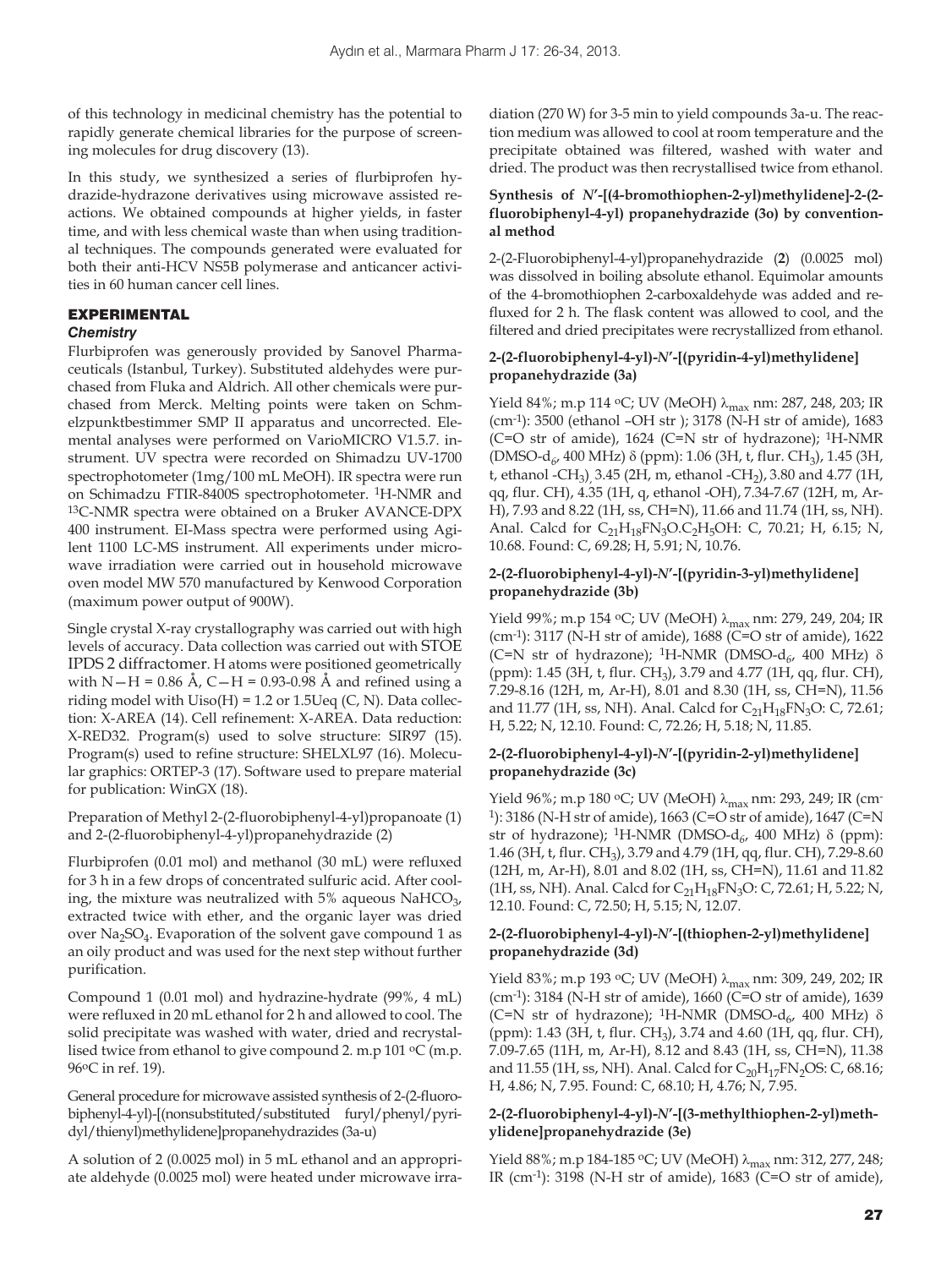1624 (C=N str of hydrazone); <sup>1</sup>H-NMR (DMSO-d<sub>6</sub>, 400 MHz) δ (ppm): 1.43 (3H, t, flur. CH3), 2.25 and 2.29 (3H, ss, thiophene CH3), 3.73 and 4.59 (1H, qq, flur. CH), 6.93-7.54 (10H, m, Ar-H), 8.17 and 8.46 (1H, ss, CH=N), 11.23 and 11.49 (1H, ss, NH). Anal. Calcd for  $C_{21}H_{19}FN_2OS$ : C, 68.83; H, 5.23; N, 7.64. Found: C, 69.03; H, 5.10; N, 7.95.

# **2-(2-fluorobiphenyl-4-yl)-***N***'-[(5-methylthiophen-2-yl)methylidene]propanehydrazide (3f)**

Yield 93%; m.p 191-192 °C; UV (MeOH)  $\lambda_{\text{max}}$  nm: 316, 249; IR (cm-1): 3184 (N-H str of amide), 1643 (C=O str of amide), 1593 (C=N str of hydrazone); <sup>1</sup>H-NMR (DMSO- $d_{6}$ , 400 MHz)  $\delta$ (ppm): 1.42 (3H, t, flur.  $CH_3$ ), 2.45 and 2.46 (3H, ss, thiophene CH3), 3.73 and 4.58 (1H, qq, flur. CH), 6.79-7.54 (10H, m, Ar-H), 8.02 and 8.33 (1H, ss, CH=N), 11.30 and 11.47 (1H, ss, NH). Anal. Calcd for  $C_{21}H_{19}FN_2OS$ : C, 68.83; H, 5.23; N, 7.64. Found: C, 68.48; H, 4.44; N, 7.67.

# **2-(2-fluorobiphenyl-4-yl)-***N***'-[(5-ethylthiophen-2-yl)methylidene]propanehydrazide (3g)**

Yield 98%; m.p 160°C; UV (MeOH)  $\lambda_{\text{max}}$  nm: 317, 248; IR (cm-1): 3184 (N-H str of amide), 1641 (C=O str of amide) 1595 (C=N str of hydrazone); <sup>1</sup>H-NMR (DMSO-d<sub>6</sub>, 400 MHz) δ (ppm): 1.24 (3H, q, thiophene CH3), 1.43 (3H, q, flur. CH3), 2.81 (2H, m, thiophene CH<sub>2</sub>), 3.73 and 4.59 (1H, qq, flur. CH), 6.82-7.54 (10H, m, Ar-H), 8.04 and 8.35 (1H, ss, CH=N), 11.29 and 11.46 (1H, ss, NH). Anal. Calcd for  $C_{22}H_{21}FN_{2}OS$ : C, 69.45; H, 5.56; N, 7.36. Found: C, 69.61; H, 5.43; N, 7.34.

#### **2-(2-fluorobiphenyl-4-yl)-***N***'-[(5-nitrothiophen-2-yl)methylidene]propanehydrazide (3h)**

Yield 89%; m.p 179°C; UV (MeOH) $\lambda_{\rm max}$ nm: 371, 250; IR (cm-1): 3176 (N-H str of amide), 1654 (C=O str of amide), 1622 (C=N str of hydrazone); <sup>1</sup>H-NMR (DMSO- $d_{6}$ , 400 MHz)  $\delta$  (ppm): 1.44 (3H, q, flur. CH<sub>3</sub>), 3.79 and 4.61 (1H, qq, flur. CH), 7.23-7.54 (10H, m, Ar-H), 8.09 and 8.48 (1H, ss, CH=N), 11.81 and 11.96 (1H, ss, NH). Anal. Calcd for  $C_{20}H_{16}FN_3O_3S$ : C, 60.44; H, 4.06; N, 10.57. Found: C, 60.75; H, 3.92; N, 10.59.

# **2-(2-fluorobiphenyl-4-yl)-***N***'-[(furan-2-yl)methylidene]propanehydrazide (3i)**

Yield 95%; m.p 197 °C; UV (MeOH) λ<sub>max</sub> nm: 299, 247, 202.5; IR (cm-1): 3190 (N-H str of amide), 1641 (C=O str of amide) 1622 (C=N str of hydrazone); <sup>1</sup>H-NMR (DMSO-d<sub>6</sub>, 400 MHz)  $\delta$ (ppm): 1.34 (3H, t, flur. CH3), 3.64 and 4.59 (1H, qq, flur. CH), 6.50-7.74 (11H, m, Ar-H), 7.77 and 8.01 (1H, ss, CH=N), 11.25 and 11.43 (1H, ss, NH). Anal. Calcd for  $C_{20}H_{17}FN_2O_2$ : C, 71.42; H, 5.09; N, 8.33. Found: C, 71.18; H, 4.99; N, 8.24.

# **2-(2-fluorobiphenyl-4-yl)-***N***'-[(furan-3-yl)methylidene]propanehydrazide (3j)**

Yield 94%; m.p 156°C; UV (MeOH) λ<sub>max</sub> nm: 274, 269, 256; IR (cm-1): 3178 (N-H str of amide), 1654 (C=O str of amide), 1626 (C=N str of hydrazone); <sup>1</sup>H-NMR (DMSO-d<sub>6</sub>, 400 MHz)  $\delta$ (ppm): 1.43 (3H, q, flur. CH3), 3.73 and 4.69 (1H, qq, flur. CH), 6.73-7.54 (11H, m, Ar-H), 8.11 and 8.17 (1H, ss, CH=N), 11.28 and 11.46 (1H, ss, NH). Anal. Calcd for  $C_{20}H_{17}FN_2O_2$ : C, 71.42; H, 5.09; N, 8.33. Found: C, 71.39; H, 4.89; N, 8.33.

# *N***'-[(5-bromofuran-2-yl)methylidene]-2-(2-fluorobiphenyl-4-yl)propanehydrazide (3k)**

Yield 88%; m.p 179-182 °C; UV (MeOH)  $\lambda_{\text{max}}$  nm: 308, 246; IR (cm-1): 3211 (N-H str of amide), 1651 (C=O str of amide) 1622 (C=N str of hydrazone); <sup>1</sup>H-NMR (DMSO-d<sub>6</sub>, 400 MHz)  $\delta$ (ppm): 1.43 (3H, q, flur. CH3), 3.74 and 4.65 (1H, qq, flur. CH), 6.73-7.54 (10H, m, Ar-H), 7.77 and 8.02 (1H, ss, CH=N), 11.42 and 11.60 (1H, ss, NH). Anal. Calcd for  $C_{20}H_{16}BrFN_2O_2$ : C, 57.85; H, 3.88; N, 6.75. Found: C, 58.40; H, 3.71; N, 6.81.

# *N***'-[(5-chlorofuran-2-yl)methylidene]-2-(2-fluorobiphenyl-4-yl)propanehydrazide (3l)**

Yield 96%; m.p 182-184 °C; UV (MeOH)  $\lambda_{\rm max}$ nm: 305, 246; IR (cm-1): 3213 (N-H str of amide), 1653 (C=O str of amide), 1622 (C=N str of hydrazone); <sup>1</sup>H-NMR (DMSO-d<sub>6</sub>, 400 MHz)  $\delta$ (ppm): 1.43 (3H, t, flur. CH<sub>3</sub>), 3.75 and 4.65 (1H, qq, flur. CH), 6.64-7.54 (10H, m, Ar-H), 7.77 and 8.02 (1H, ss, CH=N), 11.41 and 11.60 (1H, ss, NH). <sup>13</sup>C-NMR (DMSO-d<sub>6</sub>)  $\delta$  (ppm): 18.35 and 18.72 (flur. CH3), 39.79 and 40.00 (flur. CH), 115.28-137.73 (aromatic C), 149.56 and 149.64 (CH=N), 169.73 and 174.77 (C=O). Anal. Calcd. for  $C_{20}H_{16}CIFN_2O_2$ : C, 64.78; H, 4.35; N, 7.55. Found: C, 64.64; H, 4.20; N, 7.55.

#### *N***'-[(5-ethylfuran-2-yl)methylidene]-2-(2-fluorobiphenyl-4-yl)propanehydrazide (3m)**

Yield 99%; m.p 149 $\degree$ C; UV (MeOH)  $\lambda_{\text{max}}$  nm: 305, 245; IR (cm-1): 3209 (N-H str of amide), 1651 (C=O str of amide), 1624 (C=N str of hydrazone); <sup>1</sup>H-NMR (DMSO-d<sub>6</sub>, 400 MHz) δ (ppm): 1.20 (3H, m, furan CH<sub>3</sub>), 1.43 (3H, t, flur. CH<sub>3</sub>), 2.67 (2H, m, furan CH<sub>2</sub>), 3.73 and 4.64 (1H, qq, flur. CH), 6.24-7.54 (10H, m, Ar-H), 7.76 and 8.00 (1H, ss, CH=N), 11.27 and 11.45 (1H, ss, NH). Anal. Calcd for C<sub>22</sub>H<sub>21</sub>FN<sub>2</sub>O<sub>2</sub>: C, 72.51; H, 5.81; N, 7.69. Found: C, 72.67; H, 5.63; N, 7.73.

# *N***'-[[5-(2-nitrophenyl)furan-2-yl]methylidene]-2-(2-fluorobiphenyl-4-yl)propanehydrazide (3n)**

Yield 95%; m.p 165°C; UV (MeOH)  $\lambda_{\text{max}}$  nm: 322, 244, 202; IR (cm-1): 3300 (N-H str of amide), 1658 (C=O str of amide), 1616 (C=N str of hydrazone); <sup>1</sup>H-NMR (DMSO-d<sub>6</sub>, 400 MHz)  $\delta$ (ppm): 1.44 (3H, q, flur. CH<sub>3</sub>), 3.74 and 4.72 (1H, qq, flur. CH), 7.01-7.54 (14H, m, Ar-H), 7.81 and 8.15 (1H, ss, CH=N), 11.44 and 11.61 (1H, ss, NH). Anal. Calcd for  $C_{26}H_{20}FN_3O_4$ : C, 68.26; H, 4.41; N, 9.19. Found: C, 68.45; H, 4.25; N, 9.21.

# *N***'-[(4-bromothiophen-2-yl)methylidene]-2-(2-fluorobiphenyl-4-yl)propanehydrazide (3o)**

Yield 84%; m.p 205°C; UV (MeOH)  $\lambda_{\text{max}}$  nm: 314, 249, 204; IR (cm-1): 3167 (N-H str of amide), 1670 (C=O str of amide), 1622 (C=N str of hydrazone); <sup>1</sup>H-NMR (DMSO-d<sub>6</sub>, 400 MHz) δ (ppm): 1.43 (3H, q, flur. CH3), 3.74 and 4.57 (1H, qq, flur. CH), 7.22-7.54 (10H, m, Ar-H), 8.07 and 8.39 (1H, ss, CH=N), 11.49 and 11.67 (1H, ss, NH, D<sub>2</sub>O exchangeable). Anal. Calcd for  $C_{20}H_{16}BrFN_2OS$ : C, 55.69; H, 3.74; N, 6.49. Found: C, 55.90; H, 3.06; N, 6.58.

#### **2-(2-fluorobiphenyl-4-yl)-***N***'-(phenylmethylidene)propanehydrazide (3p)**

Yield 93%; m.p 190°C; UV (MeOH)  $\lambda_{\text{max}}$  nm: 282, 251, 202; IR (cm-1): 3164 (N-H str of amide), 1645 (C=O str of amide), 1600 (C=N str of hydrazone); <sup>1</sup>H-NMR (DMSO-d<sub>6</sub>, 400 MHz)  $\delta$ (ppm): 1.45 (3H, q, flur. CH<sub>3</sub>), 3.78 and 4.77 (1H, qq, flur. CH), 7.28-7.70 (13H, m, Ar-H), 7.96 and 8.22 (1H, ss, CH=N), 11.40 and 11.60 (1H, ss, NH). Anal. Calcd for  $C_{22}H_{19}FN_{2}O$ : C, 76.28; H, 5.53; N, 8.09. Found: C, 75.94; H, 5.45; N, 8.09.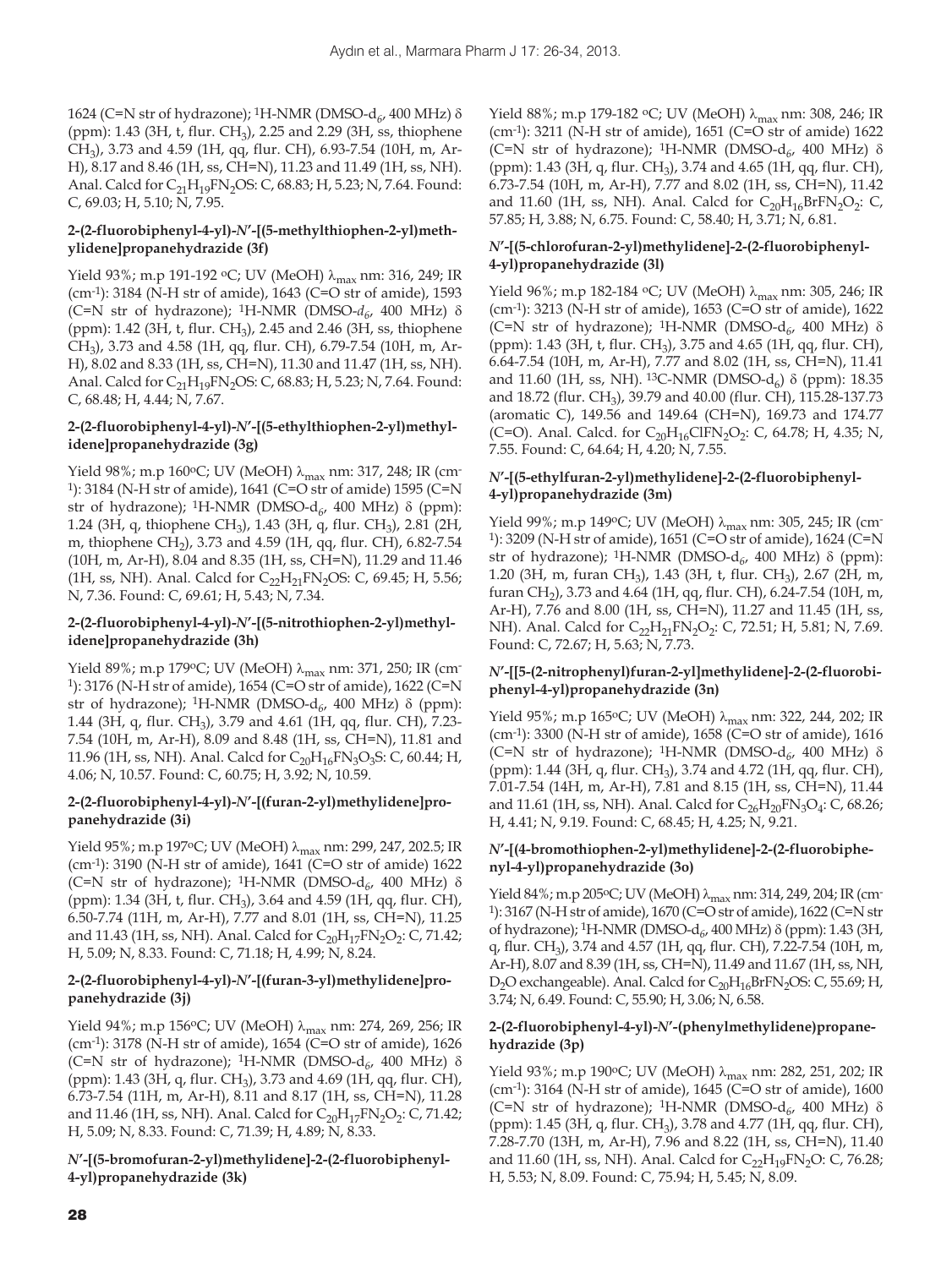#### *N***'-[(2,4-dinitrophenyl)methylidene]-2-(2-fluorobiphenyl-4-yl)propanehydrazide (3r)**

Yield 88%; m.p 150-152 °C; UV (MeOH) λ<sub>max</sub> nm: 335, 244, 202; IR (cm-1): 3198 (N-H str of amide), 1660 (C=O str of amide), 1600 (C=N str of hydrazone); <sup>1</sup>H-NMR (DMSO- $d_{6}$ , 400 MHz)  $\delta$  (ppm): 1.47 (3H, q, flur. CH<sub>3</sub>), 3.83 and 4.76 (1H, qq, flur. CH), 7.27-8.58 (11H, m, Ar-H), 8.68 and 8.77 (1H, ss, CH=N), 11.95 and 12.18 (1H, ss, NH). Anal. Calcd for  $C_{22}H_{17}FN_4O_5$ : C, 60.55; H, 3.93; N, 12.84. Found: C, 60.18; H, 3.80; N, 12.75.

#### *N***'-[(2-chloro-6-fluorophenyl)methylidene]-2-(2-fluorobiphenyl-4-yl)propanehydrazide (3s)**

Yield 97%; m.p 171°C; UV (MeOH) λ<sub>max</sub> nm: 282, 251; IR (cm-1): 3184 (N-H str of amide), 1660 (C=O str of amide), 1622 (C=N str of hydrazone); <sup>1</sup>H-NMR (DMSO-d<sub>6</sub>, 400 MHz)  $\delta$  (ppm): 1.44 (3H, q, flur. CH3), 3.78 and 4.69 (1H, qq, flur. CH), 7.22- 7.53 (11H, m, Ar-H), 8.26 and 8.45 (1H, ss, CH=N), 11.62 and 11.80 (1H, ss, NH); EI-MS (m/z, %): 401 (M+2, 35.6), 400 (M+1, 26.1), 399 (M+, 100), 383 (1.0), 381 (1.5), 286 (4.1), 270 (1.6), 154 (2.3), 137 (2.3). Anal. Calcd for  $C_{22}H_{17}ClF_2N_2O$ : C, 66.25; H, 4.30; N, 7.02. Found: C, 66.54; H, 4.29; N, 7.06.

#### *N***'-[(4-trifluoromethoxyphenyl)methylidene]-2-(2-fluorobiphenyl-4-yl)propanehydrazide (3t)**

Yield 89%; m.p 164 °C; UV (MeOH) λ<sub>max</sub> nm: 282, 251; IR (cm-1): 3338 (N-H str of amide), 1672 (C=O str of amide), 1618 (C=N str of hydrazone); <sup>1</sup>H-NMR (DMSO-d<sub>6</sub>, 400 MHz) δ (ppm): 1.06 (3H, q, flur. CH<sub>3</sub>), 1.46 (3H, t, ethanol -CH<sub>3</sub>) 3.45 (2H, m, ethanol -CH<sub>2</sub>), 3.80 and 4.78 (1H, qq, flur. CH), 4.35 (1H, q, ethanol -OH), 7.27-7.93 (12H, m, Ar-H), 8.03 and 8.29 (1H, ss, CH=N), 11.57 and 11.78 (1H, ss, NH). Anal. Calcd for:  $C_{23}H_{18}F_4N_2O_2.$ <sup>1</sup>/<sub>2</sub>C<sub>2</sub>H<sub>5</sub>OH C, 63.57; H, 4.66; N, 6.17. Found: C, 64.24; H, 4.49; N, 6.28.

#### **2-(2-fluorobiphenyl-4-yl)-***N***'-[(2-hydroxyphenyl) methylidene]propanehydrazide (3u)**

Yield 99%; m.p 169°C; UV (MeOH) l<sub>max</sub> nm: 290, 284, 249; IR (cm-1): 3223 (O-H str of phenol), 3078 (N-H str of amide), 1685 (C=O str of amide), 1620 (C=N str of hydrazone); 1H-NMR (DMSO-d<sub>6</sub>, 400 $\delta$  MHz) d (ppm): 1.35 (3H, t, flur. CH<sub>3</sub>), 3.68 and 4.59 (1H, qq, flur. CH), 6.77-7.45 (12H, m, Ar-H), 8.16 and 8.32 (1H, ss, CH=N), 10.61 and 11.45 (1H, ss, NH), 12.17 (1H, s, phenol -OH). Anal. Calcd for:  $C_{22}H_{19}FN_{2}O_{2}$  C, 72.91; H, 5.28; N, 7.73. Found: C, 72.90; H, 5.23; N, 7.73.

#### *Biological Activity*

#### Cancer cell growth inhibitory assay

The cytotoxic and/or growth inhibitory effects of the compounds were tested *in vitro* at a single dose (10 μM) against the full panel of 60 human tumor cell lines derived from nine neoplastic diseases (20-22).

#### HCV NS5B Polymerase Inhibitory Activity

All synthesized compounds were evaluated for inhibition of hepatitis C virus NS5B RNA dependent RNA polymerase activity in primer dependent elongation assays as previously described (23-25). Activity of NS5B in the presence of equivalent amounts of DMSO was set at 100% and that in the presence of the inhibitor was calculated relative to this control.

# *Molecular Modeling*

#### Ligand Structure Preparation

Compound 3m was built, using the fragment dictionary of Maestro 9.0 and energy minimized by Macromodel program v9.7 (Schrödinger, Inc., New York, NY, 2009). The low-energy 3D structures of compound 3m were generated with the following parameters present in LigPrep v2.3: different protonation states at physiological pH, all possible tautomers, ring conformations and stereoisomers. The output obtained from the LigPrep run was used as input for docking simulations.

#### Protein Structure Preparation

The X-ray co-crystal structures of MK-3281-NS5B-thumb pocket (TP)-I (PDB ID: 2XWY) (26), PF-00868554-NS5B-TP-II (PDB ID: 3FRZ) (27), SB698223-NS5B-palm pocket (PP)-I (PDB ID: 2JC1) (28), HCV-796-NS5B-PP-II (PDB ID: 3FQL) (29), obtained from the RCSB protein data bank were energy-minimized according to the protein preparation tool present in Maestro. These co-crystal structures were then used for generating the grids around respective bound ligands. Additionally we have also generated a grid for PP-III pocket using HCV-796 bound structure with extended grid dimensions.

#### Docking Protocol

The "Extra Precision" (XP) mode of Glide program v5.0 (Schrödinger, Inc., New York, NY, 2009) and the default parameters were used during the docking protocol. The top scoring compound **3m** pose-NS5B complex was further subjected to energy minimization using Macromodel program v9.7 with the OPLS-AA force field and used for graphical analysis. All computations were carried out on a Dell Precision 470n dual processor with the Linux OS (Red Hat Enterprise WS 4.0).

#### RESULTS AND DISCUSSION

#### *Synthesis of Flurbiprofen hydrazide-hydrazones*

(±)-2-(2-Fluoro-4-biphenylyl)propanoic acid (Flurbiprofen) was chosen as the starting compound to design several novel hydrazide-hydrazones. Methyl 2-(2-fluorobiphenyl-4-yl)propanoate **1** was prepared by the reaction of flurbiprofen and methanol in the presence of a few drops of concentrated sulfuric acid. The reaction of compound **1** with hydrazine-hydrate in methanol resulted in 2-(2-fluorobiphenyl-4-yl)propanoic acid hydrazide **2** (19). Compound **2** was condensed with substituted aldehydes in ethanolic medium employing microwave assisted synthesis to obtain new 2-(2-fluorobiphenyl-4-yl)-[(nonsubstituted/substituted furyl/phenyl/pyridyl/ thienyl)methylidene]propanehydrazides **3a-u** (Figure 1).



FIGURE 1. Synthesis of flurbiprofen hydrazide-hydrazones.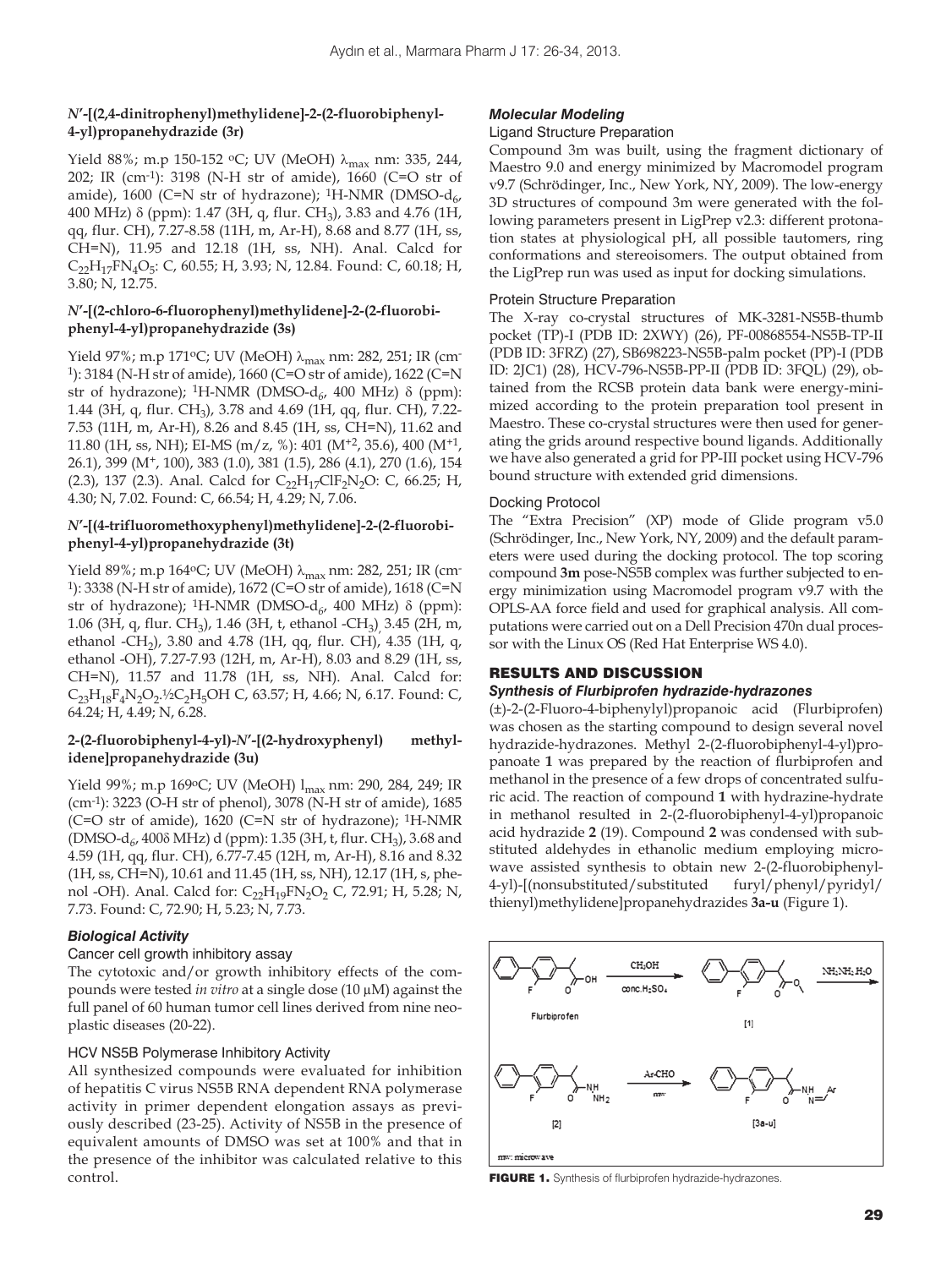The structures of compounds **3a-u** were confirmed by elemental analyses and spectrometry techniques such as UV, IR, 1H NMR, 13C NMR (only **3l**) and EI-mass (only **3s**) and single crystal X-ray analysis (only **3s**).

The hydrazones may exist as *Z/E* geometrical isomers about C=N double bonds and *cis/trans* amide isomers (30). In 1H-NMR spectra of compounds **3a-u**, displayed the resonance of hydrazone N-H at 10.61-12.18 ppm. Azomethine protons of compounds resonated at 7.76-8.68 ppm in *E* isomer and at 8.00-8.77 in *Z* isomer when recorded in dimethyl-d*6* sulfoxide solvent. Also, methyne (CH-CH<sub>3</sub>) proton of flurbiprofen was observed as two quartets due to the canonic form. In addition, -NH proton of compound **3o** was observed to exchange with D<sub>2</sub>O in the spectrum.

The 13C-NMR data of selected prototype **3l** was found to be similar because of two possible geometric and rotational forms. The signals belonging to  $-C=O$  group,  $CH<sub>3</sub>$  group and N=CH group derived from each cis-trans isomers were recorded at 174.77 and 169.73 ppm, 18.72 and 18.35 ppm, 149.64 and 149.56 ppm (31, 32), respectively.

EI-mass spectra of selected compound **3s** displayed molecular ion peak at m/z 399. The major fragmentation pathway appeared by the cleavage of CONHN=CH bonds of amide moiety (Figure 2).

#### *Metrics of Green Chemistry*

The metrics of Green Chemistry were evaluated with **3o** as the prototype compound. Compound **3o** was synthesized by both conventional and the microwave assisted process. While the conventional method exhibited an overall yield of 49.00%, microwave irradiation resulted in 84.00% yield, 35.00% increase (Table 1). Microwave irradiation assisted synthesis dramatically improved multiple parameters including a 24-fold reduction in time, 46.45% reduction in environmental factor, 33.55% increase in atom efficiency, 34.01% increase in carbon efficiency and 32.19 % increase in reaction mass efficiency (Table 1). Together, this data strongly supports the use of microwave assisted technique as an excellent approach for rapid, inexpensive, simple and green method synthesis of medicinally important hydrazide-hydrazones. Calculation of these values was performed using green metrics evaluation (33). As green metrics evaluation with the representative compound (**3o**) clearly proved the advantages of microwave heating, this procedure was preferred in the synthesis of all remaining compounds.

#### *Determination of X-ray structure of 3s*

The X-ray structure of **3s** was determined in order to confirm the assigned structures and to establish conformations of the molecule. Table 2 summarizes the crystal and experimental data. Selected bond lengths and angles are listed in Table 3. The molecular structure of **3s** is shown in Figures 3 and 4. Bond



FIGURE 2. Common fragmentation pathway for the compounds 3s.

lengths and angles have normal values. Molecular conformation is stabilized by a weak intramolecular C—H...Cl hydrogen bond. The crystal structure is also stabilized by intermolecular N—H...O, C—H...F hydrogen bonding (Tables 2 and 3,) and  $C-H...\pi$  interactions involve the (C1-C6) ring. The aromatic rings are essentially planar, with the maximum deviation from planarity being 0.010  $(2)$ Å for atom C1 in the (C1-C6) ring, 0.013(2) Å for atom C7 in the  $(C7-C12)$  ring and  $-0.019$  (2)  $\AA$  for atom C17 in the (C17-C22) ring. The benzene ring (C17–C22) forms dihedral angles of 69.69 (12)° and 75.49 (13)° with (C1-C6) and (C7-C12) rings, respectively. Dihedral angle between the (C1-C6) and (C7-C12) rings is 48.32(10)°.



FIGURE 3. The molecule of the 3s, in the asymmetric unit, with the atom numbering scheme.Displacement ellipsoids for non-H atoms are drawn at the 30% probability level.

| <b>TABLE 1.</b> Green chemistry metrics evaluation for compound 30 |  |  |
|--------------------------------------------------------------------|--|--|
|--------------------------------------------------------------------|--|--|

| <b>INDLE 1.</b> CITED FIGHTER PRODUCED FOR COMPONIC 30 |                     |                        |                    |
|--------------------------------------------------------|---------------------|------------------------|--------------------|
| <b>MATRIX</b>                                          | <b>CONVENTIONAL</b> | <b>GREEN TECHNIQUE</b> | <b>IMPROVEMENT</b> |
| Overall yield (%)                                      | 49.06               | 84.00                  | 34.94% increase    |
| Heating time                                           | $120$ min           | 5 min                  | 24-fold decrease   |
| E (environmental) factor (Kg waste/Kg product)         | 31.050              | 4.648                  | 85.03% reduction   |
| Atom efficiency (%)                                    | 47.09               | 80.64                  | 33.55% increase    |
| Carbon efficiency (%)                                  | 48.27               | 82.28                  | 34.01% increase    |
| Reaction mass efficiency (%)                           | 45.20               | 77.39                  | 32.19% increase    |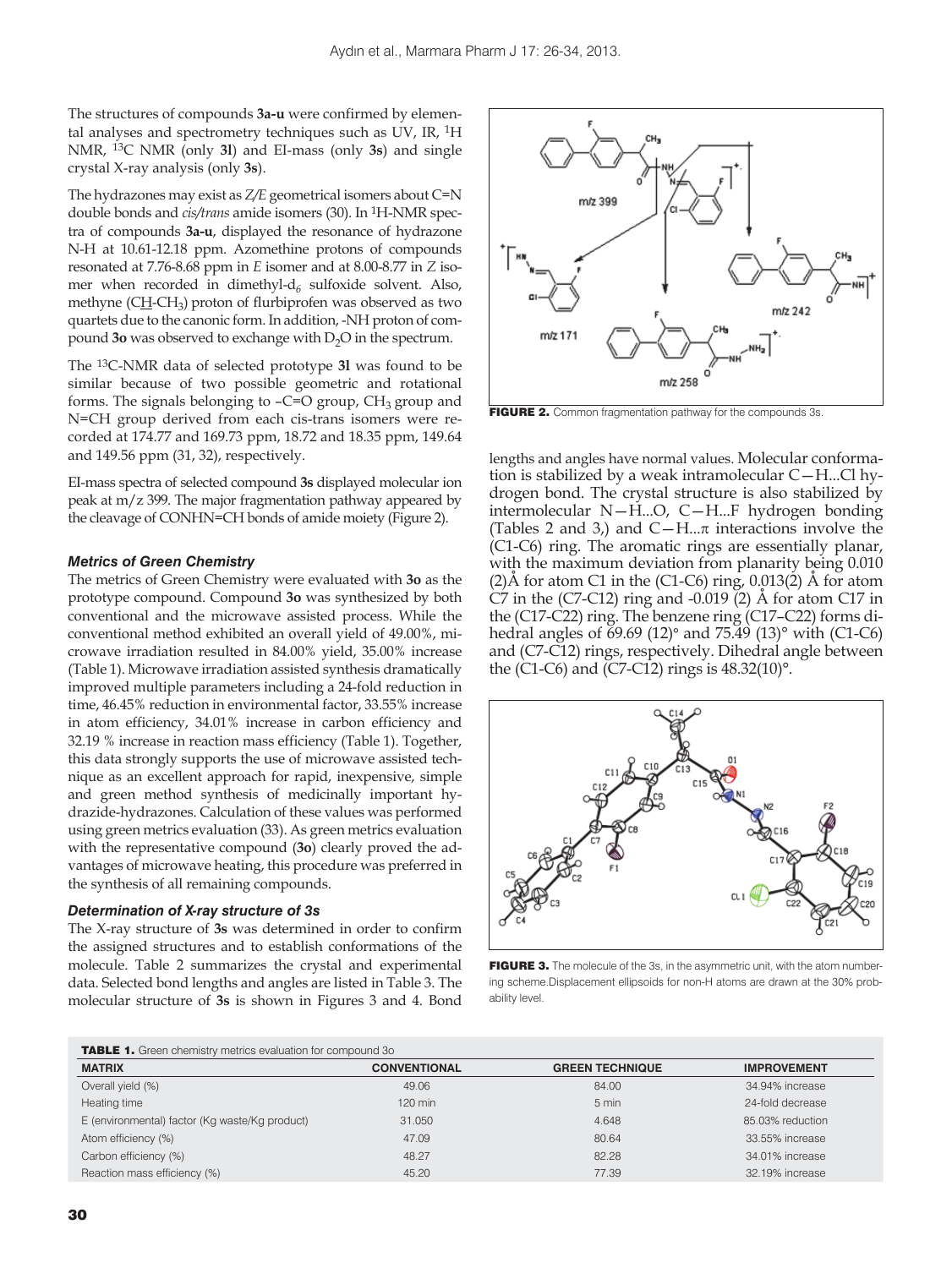

FIGURE 4. View of the packing and hydrogen bonding interactions of 3s. All hydrogen atoms not involved in hydrogen bonding have been omitted for clarity.

| <b>TABLE 2.</b> Geometric parameters of compound 3s (Å, °) |             |                                                  |             |
|------------------------------------------------------------|-------------|--------------------------------------------------|-------------|
| $Cl1 - C22$                                                | 1.726(3)    | $N1 - N2$                                        | 1.374(2)    |
| $F1 - C8$                                                  | 1.363(2)    | $N1$ – $C15$                                     | 1.336(2)    |
| $F2$ –C18                                                  | 1.358(3)    | $N2$ –C <sub>16</sub>                            | 1.270(2)    |
| $O1 - C15$                                                 | 1.223(2)    |                                                  |             |
| $N2 - N1 - C15$                                            | 120.44 (14) | $O1 - C15 - C13$                                 | 122.41 (16) |
| $N1 - N2 - C16$                                            | 113.91 (15) | $N2 - C16 - C17$                                 | 121.95 (17) |
| $F1 - C8 - C9$                                             | 117.22 (15) | $F2 - C18 - C19$                                 | 117.0(2)    |
| $F1 - C8 - C7$                                             | 118.81 (17) | F <sub>2</sub> -C <sub>18</sub> -C <sub>17</sub> | 118.85 (19) |
| $O1 - C15 - N1$                                            | 123.26 (16) | $Cl1 - C22 - C17$                                | 119.41 (18) |
| $N1 - C15 - C13$                                           | 114.33 (14) | $Cl1 - C22 - C21$                                | 118.4(2)    |

| <b>TABLE 3.</b> Hydrogen-bond parameters of compound 3s (Å, °)                            |       |               |          |             |
|-------------------------------------------------------------------------------------------|-------|---------------|----------|-------------|
|                                                                                           | $D-H$ | $H_{\cdots}A$ | DA       | <b>D-HA</b> |
| $N1 - H1O1$                                                                               | 0.86  | 2.07          | 2.856(2) | 152         |
| C16-H16Cl1                                                                                | 0.93  | 2.68          | 3.012(2) | 102         |
| C21-H21F1ii                                                                               | 0.93  | 2.55          | 3.322(3) | 141         |
| C14-H14ACq1iii                                                                            | 0.96  | 2.84          | 3.781(2) | 166         |
| C20-H20Cq1ii                                                                              | 0.93  | 2.74          | 3.559(3) | 147         |
| Symmetry codes: (i) x $3/2-y$ $1/2+z$ ; (ii) $1-x$ $1/2+y$ $1/2-z$ ; (iii) -x $1-y$ $1-z$ |       |               |          |             |

Symmetry codes: (i) x, 3/2-y, 1/2+z; (ii) 1-x, 1/2+y, 1/2-z; (iii) -x, 1-y, 1-z.

#### *Biological Activity*

As most of the compounds in the series of structures submitted include one or more functional groups that have been found troublesome to the development of successful drug candidates, only compounds **3p** and **3s** were selected by the National Cancer Institute (NCI) for screening of their anticancer potential. In addition, the selection criteria guidance is available online at the DTP web site (http://www. dtp.nci.nih.gov/docs/misc/common\_files/guidelines. html) (34).

The cell lines used in the NCI screen were leukemia, non-small cell lung cancer (NSCL), colon cancer, central nervous system (CNS) cancer, melanoma, ovarian cancer, renal cancer, prostate cancer and breast cancer cell lines (20-22). Compound **3p** inhibited the growth of a leukemia cancer cell line HL-60 (TB) by 66.37% at 10 μM. Compound **3s** inhibited the growth of an ovarian cancer cell line OVCAR-4 by 77.34%. Since both these compounds reduced the growth of the test cell lines by ≥32%, they were considered as active and further evaluated against the complete panel of 60 cell lines at 10 μM concentration. However, neither compound had significant activity against the 60 human tumor cell lines.

We next examined the anti-HCV NS5B RdRp inhibitory activty of these newly synthesized flurbiprofen hydrazide-hydrazone derivatives **3a-u**. As shown in Table 4, the compounds exhibited inhibition of NS5B RdRp activity ranging from 7.0 to 60.0% at 200 μM concentration. Some of flurbiprofen hydrazones were found to be more potent than flurbiprofen (23.3%, 200 μM) in this investigation. Compound **3m** was observed to be the most active of the derivatives tested. Therefore, we investigated the potential binding mode of compound **3m** to HCV NS5B.

| Comp.<br>(Lab.Code No) | % Inhibitiona  | Comp.<br>(Lab.Code No) | % Inhibitiona  |
|------------------------|----------------|------------------------|----------------|
|                        |                |                        |                |
| 3a (SGK-289)           | $27.2 \pm 4.2$ | 3k (SGK-299)           | $22.0 \pm 3.5$ |
| 3b (SGK-290)           | $33.9 \pm 1.3$ | 3I (SGK-300)           | $53.6 \pm 3.5$ |
| 3c (SGK-291)           | $39.3 \pm 2.2$ | 3m (SGK-301)           | $59.5 \pm 0.5$ |
| 3d (SGK-292)           | $37.5 \pm 4.1$ | 3n (SGK-302)           | $39.2 \pm 5.8$ |
| 3e (SGK-293)           | $9.7 \pm 2.2$  | 3o (SGK-303)           | $50.3 \pm 4.3$ |
| 3f (SGK-294)           | $41.7 \pm 0.6$ | 3p (SGK-304)           | $12.4 \pm 2.2$ |
| 3g (SGK-295)           | $28.6 \pm 3.2$ | 3r (SGK-305)           | $6.9 \pm 5.0$  |
| 3h (SGK-296)           | $17.9 \pm 1.2$ | 3s (SGK-306)           | $16.5 \pm 5.2$ |
| 3i (SGK-297)           | $19.9 \pm 5.1$ | 3t (SGK-307)           | $34.6 \pm 5.1$ |
| 3j (SGK-298)           | $7.0 \pm 0.2$  | 3u (SGK-308)           | $53.6 \pm 4.0$ |
|                        |                | Flurbiprofen           | 23.3           |

**a**Percent inhibition was determined at 200 μM concentration of the indicated compound and represents an average of at least two independent measurements in duplicate

#### Binding mode of compound 3m within the AP-B of NS5B

To investigate the potential binding mode of compound **3m** to HCV NS5B, we performed molecular docking and our choice of **3m** for docking study was based on its high activity as well as it serves as a representative of active aryl/heteroarylmethylidene analogs **3l**, **3o** and **3u**. Towards this end, we first examined the binding scores of compound **3m** in the five reported NS5B allosteric sites, such as Thumb pocket(TP)-I (PDB ID: 2XWY) (26), TP-II (PDB ID: 3FRZ) (27), Palm pocket (PP)-I (PDB ID: 2JC1) (28), PP-II (PDB ID: 3FQL) (29), and PP-III, that significantly overlaps with PP-II (large grid box created around HCV-796 coordinates, with the objective of identifying the NS5B allosteric pocket to which compound **3m** potentially binds. The binding energy (XP-Glide score) of (*S*)-isomer of compound **3m** was found to be more negative than the corresponding (*R*)-isomer and moreover the relatively more negative XP-Glidescore in AP-B versus other pockets indicated a better fit of (*S*)-compound **3m** in AP-B, thus suggesting that AP-B may be the potential binding site for flurbiprofen-hydrazide derivatives.

To understand the intermolecular interactions, we analyzed the docked conformation of compound **3m** within AP-B of NS5B (Figure 5). As shown in Figure 5, the *ortho*fluorobiphenyl moiety was found to participate in extensive hydrophobic interactions with Leu419, Met423, Ile482,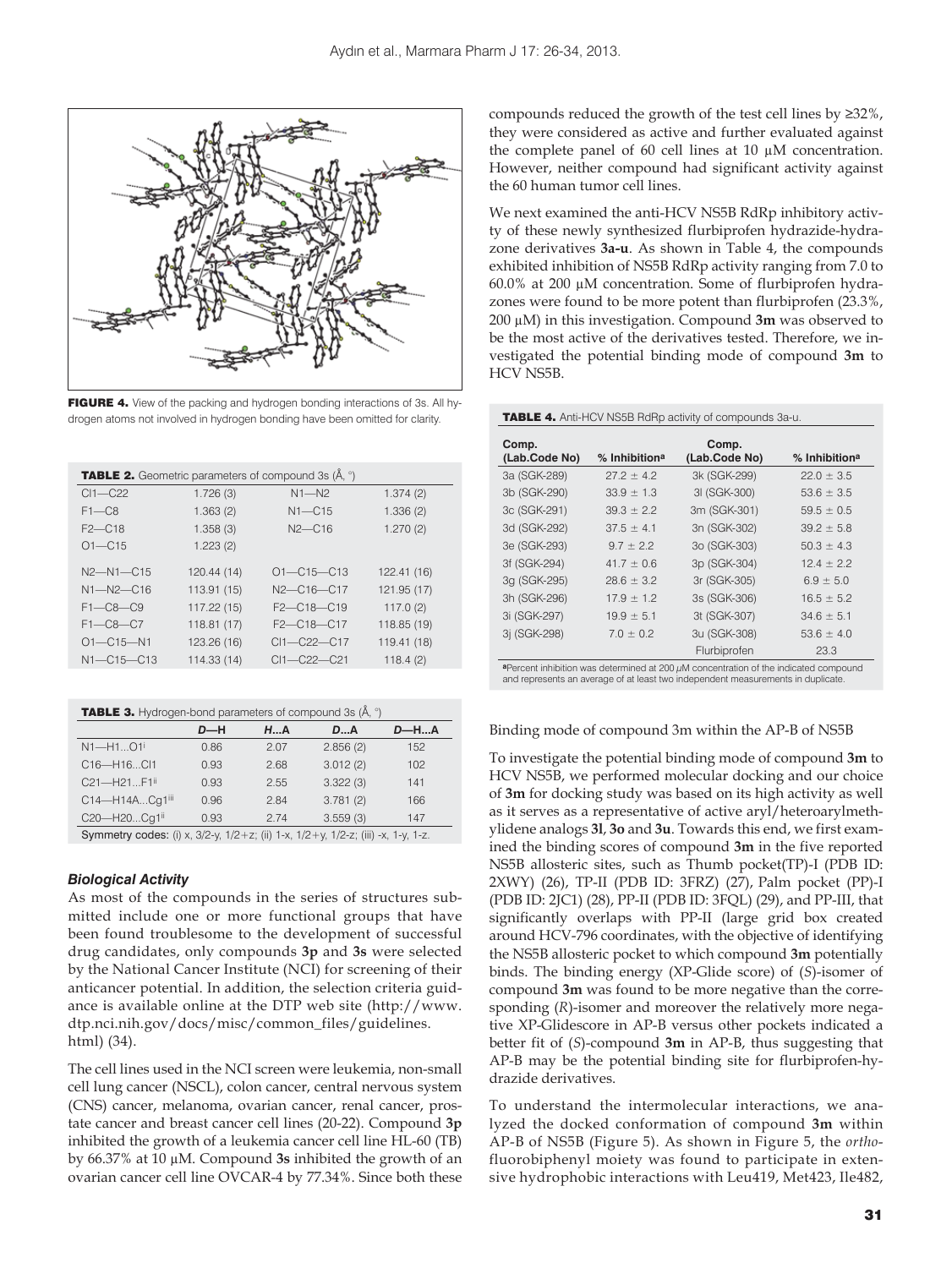

FIGURE 5. XP-Glide predicted binding mode of compound 3m (SGK-301) within AP-B of NS5B. Important amino acids contacting compound 3m (SGK-301) are depicted as stick model with the atoms colored as carbon – green, hydrogen – white, nitrogen – blue, oxygen – red and sulfur – yellow. Compound 3m (SGK-301) is shown as ball and stick model with the same color scheme as above except carbon atoms are represented in orange and the fluoro in green. The dashed red lines indicate dipole-dipole interactions.

Val485, Ala486, Leu489, and Leu497. The propane-hydrazide moiety is stabilized through a series of dipole-dipole interactions with the side chain of Arg422, Arg501, and Lys533 as depicted in dashed red lines. The furan ring is mainly stabilized through hydrophobic interaction with Ala476 and the methylene groups of Lys533 and aromaticaromatic interactions with the imidazole ring of His475 and the indole ring of Trp528. The furan ring oxygen atom may form a dipole-dipole interaction with the guanidine group of Arg422. Thus, binding mode of compound **3m** indicates that the terminal phenyl ring of the biphenyl moiety can be substituted with small hydrophobic groups such as methyl, ethyl, isopropyl etc, and participate through extensive hydrophobic interactions. Moreover, the ethyl substituted furan-2-yl ring can be replaced with benzofuran-2-yl to pick up cation-pi type of interaction between the face of the phenyl portion of the benzofuran ring and side chain amino group of Lys533.

#### **CONCLUSION**

In summary, twenty new flurbiprofen hydrazide-hydrazones were synthesized by microwave assisted reactions and prototype compound **3o** was synthesized in higher yields, in faster time, and with less chemical waste compared to traditional techniques. Two compounds **3p** and **3s** inhibited the growth of a leukemia cancer cell line HL-60 (TB) and an ovarian cancer cell line OVCAR-4, respectively, at 10 μM, but had no significant effect on a panel of sixty human tumor cell lines. Although the compounds were found to exhibit weak inhibition of HCV NS5B polymerase activity, molecular docking and binding mode investigations suggested potential chemical modifications to improve the potency of the *S*-flurbiprofen hydrazidehydrazones.

# ACKNOWLEDGEMENTS

We thank the Division of Cancer Research, National Cancer Institute, Bethesda, MD, for the anticancer activity screening.This work was supported by The Scientific and Technical Research Council of Turkey (TÜBİTAK), Research Fund Project Number: SBAG-HYD-339 (108S257) to S.G.K. HCV NS5B inhibition studies were supported by the National Institute of Health Research Grant CA153147 to N.K.-B.. Flurbiprofen was supplied by Sanovel Pharmaceutical Industry Inc.

# **Anti-HCV NS5B ve antikanser ajanı olarak bazı yeni flurbiprofen hidrazit-hidrazonlarının mikrodalga destekli sentezi**

**ÖZET: Mikrodalga destekli reaksiyon kullanılarak bir dizi yeni flurbiprofen hidrazit-hidrazonlar sentezlenmiştir. Flurbiprofen hidraziti ve sübstitüe aldehitlerin mikrodalga ışınımı ile muamelesi sonucu hidrazonlar elde edilmiştir. Mikrodalga yöntemi ile sentezlenen** *N***'-[(4-bromotiyofen-2-il)metiliden]-2-(2-fluorobifenil-4-il)-propanhidrazit (3o) bileşiği konvensiyonel yönteme kıyasla daha yüksek verim, daha az zaman ve atık açısından daha az kimyasal kullanılarak elde edilmiştir. 2-(2-fluorobifenil-4-il)-***N***'-(fenilmetiliden)propanhidrazit (3p) ve** *N***'-[(2-kloro-6-fluorofenil)metiliden]-2- (2-fluorobifenil-4-il)propanhidrazit (3s) bileşikleri National Cancer Institute (NCI) tarafından HL-60 (TB) lösemi kanser hücresinde % 66.37 ve OVCAR-4 yumurtalık kanser hücresinde % 77.34 (tek doz, 10 μM) büyüme inhibisyonu sağlamış, ancak altmış adet insan tümör hücre hattı üzerinde anlamlı bir etki görülmemiştir. Ayrıca, Flurbiprofen hidrazithidrazonları HCV-NS5B enzim aktivitesini zayıf derecede inhibe etmiş,** *N***'-[(5-etilfuran-2-il)metiliden]-2-(2-fluorobifenil-**4-il)propanhidrazit (3m) bileşiği bu serinin en etkili bileşiği olarak tespit edilmiştir. Bileşik 3m'nin enzime bağlanma **bölgeleri incelendiğinde, (AP)-B allosterik cebinin flurbiprofen hidrazonları için potansiyel bağlanma bölgesi olabileceği düşünülmüş, dolayısıyla yeşil kimya yaklaşımı kullanarak 3m bileşiğinin türevlendirilmesi ve etkin olan** 

*S***-flurbiprofen hidrazit-hidrazonların geliştirilmesi sonucu ortaya çıkmıştır.**

**ANAHTAR SÖZCÜKLER: Antikanser aktivite, E-Z isomerizm, Flurbiprofen, Hepatit C NS5B polimeraz, Hidrazit-hidrazon, Mikrodalga.**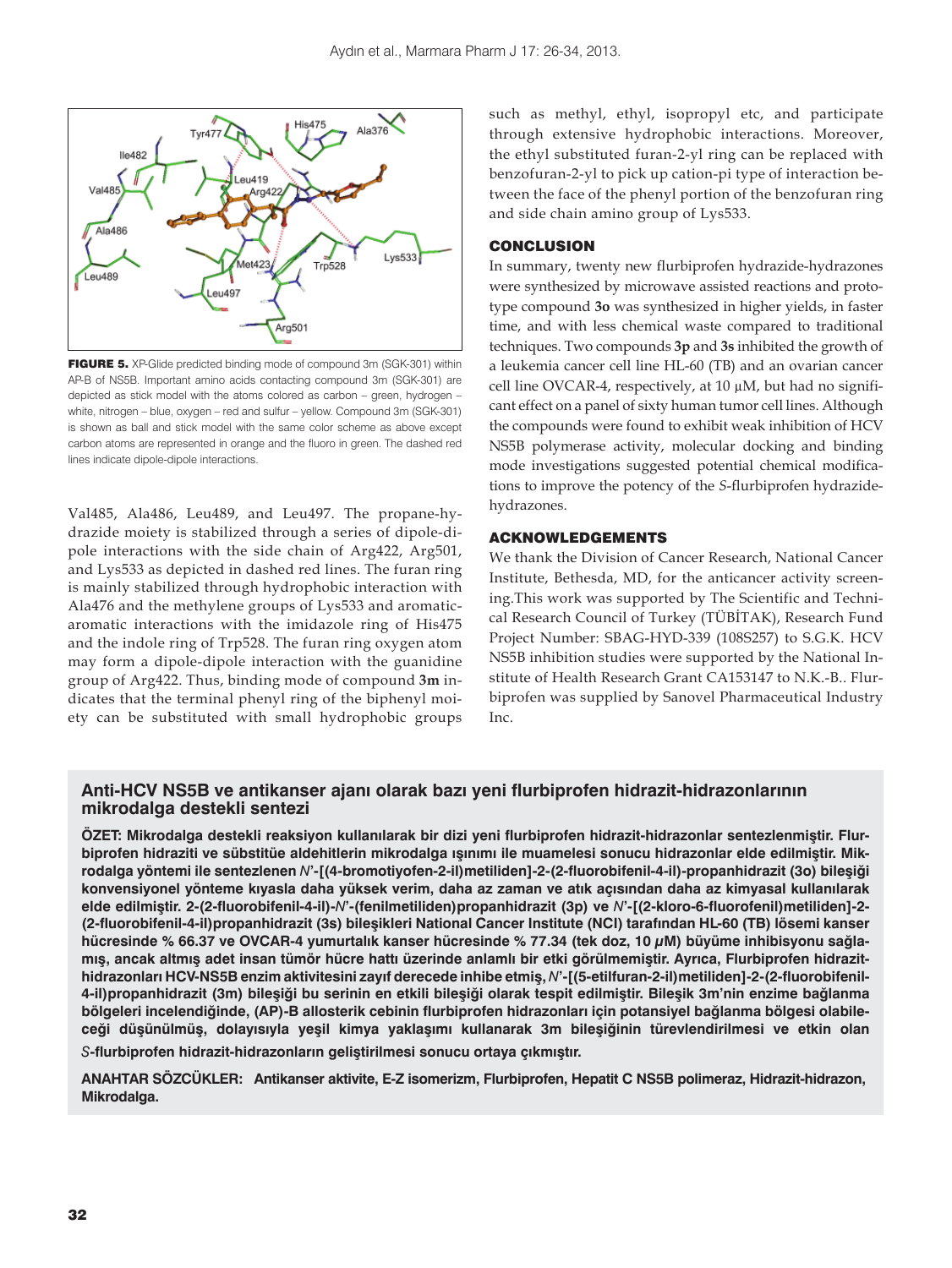#### REFERENCES

- 1. Tseng LL, Cheng HH, Huang CJ, Liu SI, Kuo CC, Chen WC, Huangm JK, Hsu SS, Chang HT, Kao CH, Ho CM, Jan CR. Dual effect of flurbiprofen on cell proliferation and agonist-induced Ca(2+) movement in human osteosarcoma cells. Basic Clin Pharmacol Toxicol 2006; 98: 160-7.
- 2. Jin H, Wang Z, Liu L, Gao L, Sun L, Li X, Zhao H, Pan Y, Shi H, Liu N, Hong L, Liang J, Wu Q, Yang Z, Wu K, Fan D. R-flurbiprofen reverses multidrug resistance, proliferation and metastasis in gastric cancer cells by p75(NTR) induction. Mol Pharm 2010; 7: 156-68.
- 3. Wechter WJ, Kantoci D, Murray Jr ED, Quiggle DD, Leipold DD, Gibson KM, McCracken JD. R-flurbiprofen chemo prevention and treatment of intestinal adenomas in the APC(Min)/+ mouse model: implications for prophylaxis and treatment of colon cancer. Cancer Res 1997; 57: 4316-24.
- 4. Wechter WJ, Leipold DD, Murray Jr ED, Quiggle D, Mc-Cracken JD, Barrios RS, Greenberg NM. E-7869 (R-flurbiprofen) inhibits progression of prostate cancer in the TRAMP mouse. Cancer Res 2000; 60: 2203-8.
- 5. Wechter WJ, Murray Jr ED, Kantoci D, Quiggle DD, Leipold DD, Gibson KM, McCracken JD. Treatment and survival study in the C57BL/6J-APC(Min)/+(Min) mouse with R-flurbiprofen. Life Sci 2000; 66: 745-53.
- 6. Grosch S, Tegeder I, Schilling K, Maier TJ, Niederberger E, Geisslinger G. Activation of c-Jun-N-terminal-kinase is crucial for the induction of a cell cycle arrest in human colon carcinoma cells caused by flurbiprofen enantiomers. FASEB J 2003; 17: 1316-8.
- 7. Rollas S, Küçükgüzel ŞG. Biological activities of hydrazone derivatives. Molecules 2007; 12: 1910-39.
- 8. Koçyiğit-Kaymakçıoğlu B, Oruç E, Ünsalan S, Kandemirli F, Shvets N, Rollas S, Anatholy D. Synthesis and characterization of novel hydrazide–hydrazones and the study of their structure–antituberculosis activity. Eur J Med Chem 2006; 41: 1253-61.
- 9. Gürsoy E, Ulusoy Güzeldemirci N. Synthesis and primary cytotoxicity evaluation of new imidazo[2,1-b]thiazole derivatives. Eur J Med Chem 2007; 42: 320-6.
- 10. Özdemir A, Kaplancıklı ZA, Turan-Zitouni1 G, Revial G. Synthesis of some novel hydrazone derivatives and evaluation of their antituberculosis activity. Marmara Pharm J 2010; 14: 79-83.
- 11. Tatar E, Çıkla P, Küçükgüzel ŞG, Küçükgüzel İ, Şahin F, Yurdakul D, Kaushik-Basu N, Krishnan R. Synthesis and biological activity of (±)-2-(2-Fluoro-4-biphenylyl) propanoic acid hydrazide derivatives. Third International Meeting on Pharmacy & Pharmaceutical Sciences, İstanbul-TURKEY, June 9-12, 2010; p. 98.
- 12. Gedye RN, Smith FE, Westaway KC. The rapid synthesis of organic compounds in microwave ovens. Can J Chem 1988; 66: 17-26.
- 13. Santagada V, Frecentese F, Perissutti E, Favretto L, Caliendo G. The Application of Microwaves in Combinatorial and High-Throughput Synthesis as New Synthetic Procedure in Drug Discovery. QSAR Comb Sci 2004; 23: 919-44.
- 14. Stoe & Cie X-AREA and X-RED32. Stoe & Cie, Darmstadt, Germany, 2002.
- 15. Altomare A, Burla MC, Camalli M, Cascarano GL, Giacovazzo C, Guagliardi A, Moliterni AGG, Polidori G, Spagna RJ. SIR97: A new tool for crystal structure determination and refinement. Appl Cryst 1999; 32: 115-9.
- 16. Sheldrick GM. A short history of SHELX. Acta Cryst 2008; A64: 112-22.
- 17. Farrugia LJ. ORTEP-3 for Windows a version of ORTEP-III with a Graphical User Interface (GUI). J Appl Cryst 1997; 30: 565.
- 18. Farrugia LJ. WinGX suite for small-molecule single-crystal crystallography. J Appl Cryst 1999; 32:837-8.
- 19. Amir M, Kumar S. Synthesis of some new 2-(2-fluoro-4-biphenylyl)propionic acid derivatives as potential anti-inflammatory agents. Pharmazie 2005; 60: 175-80.
- 20. Alley MC, Scudiero DA, Monks PA, Hursey ML, Czerwinski MJ, Fine DL, Abbott BJ, Mayo JG, Shoemaker RH, Boyd MR. Feasibility of drug screening with panels of human tumor cell lines using a microculture tetrazolium assay. Cancer Res 1988; 48: 589-601.
- 21. Grever MR, Schepartz SA, Chabner BA. Cancer drug discovery and development program. Semin Oncol 1992; 19: 622-38.
- 22. Boyd MR, Paul KD. Some practical considerations and applications of The Nationa Cancer Institute in vitro anticancer drug discovery screen. Drug Dev Res 1995: 34; 91-109.
- 23. Chen Y, Bopda-Waffo A, Basu A, Krishnan R, Silberstein E, Taylor DR, Talele TT, Arora P, Kaushik-Basu N. Characterization of aurintricarboxylic acid as a potent hepatitis C virus replicase inhibitor. Antivir Chem Chemother 2009; 20: 19-36.
- 24. Kaushik-Basu N, Bopda-Waffo A, Talele TT, Basu A, Chen Y, Küçükgüzel ŞG. 4-Thiazolidinones: a novel class of hepatitis C virus NS5B polymerase inhibitors. Front Biosci 2008; 13: 3857-68.
- 25. Kaushik-Basu N, Bopda-Waffo A, Talele TT, Basu A, Costa PR, da Silva AJ, Sarafianos SG, Noel F. Identification and characterization of coumestans as novel HCV NS5B polymerase inhibitors. Nucleic Acids Res 2008; 36: 1482-96.
- 26. Narjes F, Crescenzi B, Ferrara M, Habermann J, Colarusso S, Ferreira Mdel R, Stansfield I, Mackay AC, Conte I, Ercolani C, Zaramella S, Palumbi MC, Meuleman P, Leroux-Roels G, Giuliano C, Fiore F, Di Marco S, Baiocco P, Koch U, Migliaccio G, Altamura S, Laufer R, De Francesco R, Rowley M. Discovery of (7R)-14-cyclohexyl-7-{[2- (dimethylamino)ethyl](methyl) amino}-7,8-dihydro-6Hindolo[1,2-e][1,5]benzoxazocine-11-carboxylic acid (MK-3281), a potent and orally bioavailable finger-loop inhibitor of the hepatitis C virus NS5B polymerase. J Med Chem 2011; 54: 289-301.
- 27. Li H, Tatlock J, Linton A, Gonzalez J, Jewell T, Patel L, Ludlum S, Drowns M, Rahavendran SV, Skor H, Hunter R, Shi ST, Herlihy KJ, Parge H, Hickey M, Yu X, Chau F, Nonomiya J, Lewis C. Discovery of (R)-6-cyclopentyl-6-(2-(2,6-diethylpyridin-4-yl)ethyl)-3-((5,7-dimethyl-[1,2,4]triazolo[1,5-a]pyrimidin-2-yl)methyl)-4-hydroxy-5,6-dihydropyran-2-one (PF-00868554) as a potent and orally available hepatitis C virus polymerase inhibitor. J Med Chem 2009; 52: 1255-8.